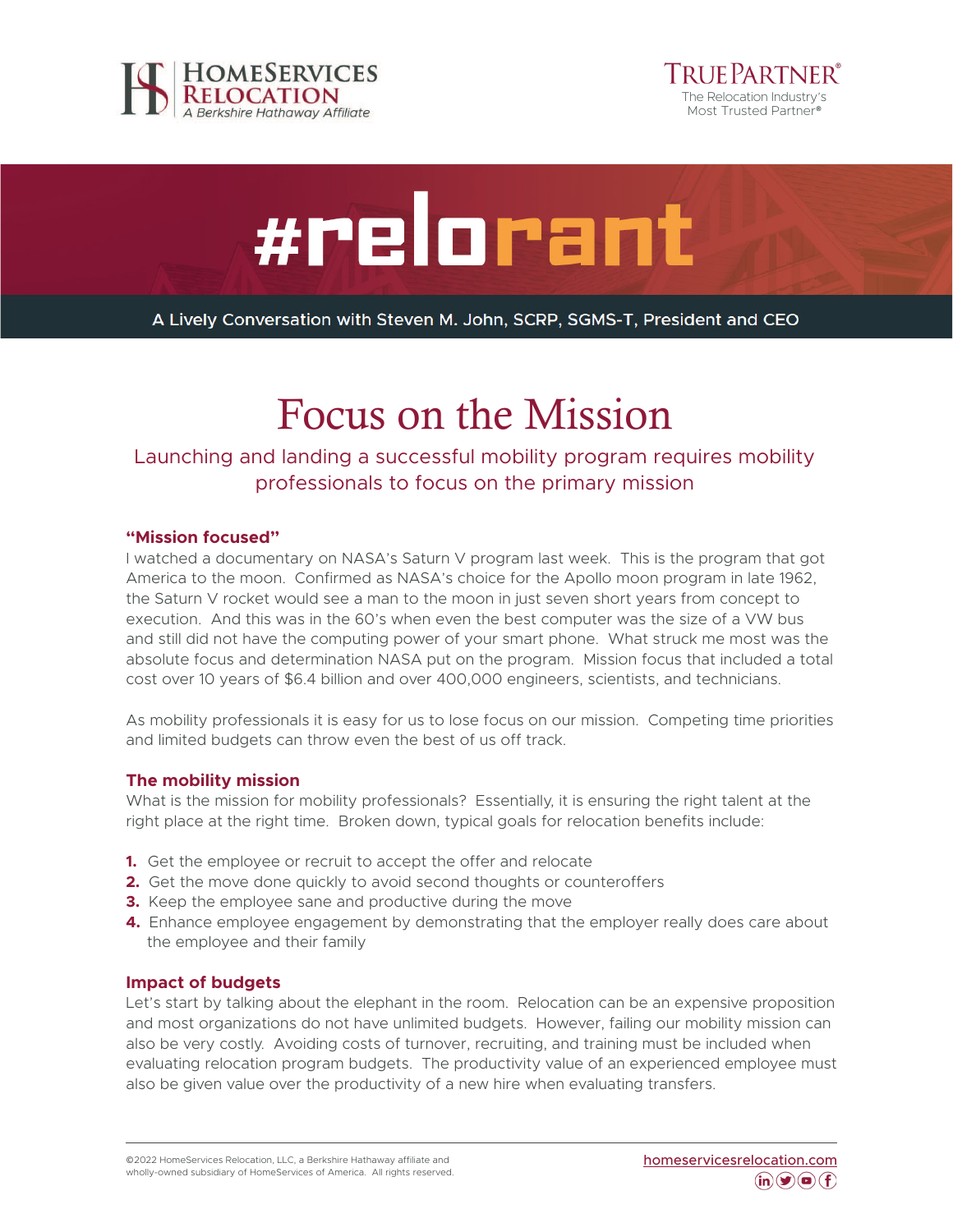

Tri if Partner® The Relocation Industry's Most Trusted Partner®

Turnover Costs are defined by SHRM as, "…costs associated with an employee leaving the company, including items such as unemployment, COBRA administration, and lost productivity. It also includes the costs of hiring a replacement, orientation, and training."

In a group move scenario, you would also include severance and stay bonus costs. New employees also bring increased risk of error, accidents, and write-offs. All these costs together can be substantial and run well into six figures per individual at most companies. If your organization does not currently measure turnover costs, work with the appropriate team members to make this a priority. Mobility budgets are much more easily justified with costs avoidance as backup. Even for new recruits, the cost of a failed relocation will include recruiting and training costs, which will need to be repeated.

### **Cost avoidance**

"Penny wise and pound foolish" tends to describe the budgets for many mobility programs today. Despite a strong economy and tight labor markets, employers often formulate mobility budgets without taking the primary mission into account. Fortunately, there are many relatively inexpensive tools available to mobility professionals to ensure mission success.

### **Hire a professional**

First and foremost, hire a professional relocation management company (RMC) to run your program and take care of your employees. Few organizations have the bandwidth to focus on the complexities of day-to-day human resources tasks and still give sufficient attention to mobility, which is frankly a niche area. A dedicated RMC has the resources and expertise to ensure a top-notch experience for your employees for little or no additional costs. At most, RMC fees or other costs to the employer run low single digits as a percentage of the overall relocation spend. As a result of economies of scale and negotiating power, most RMC's will cost less than trying to handle your program internally.

# **Accepting the offer**

The first step in a successful relocation or assignment is to get the candidate to accept the offer. This starts with having fulsome policies in place which detail the benefits provided (see "hire a professional" above). Secondly, work with your RMC to engage candidates with Pre-Decision Support. The Pre-Decision program is a suite of services designed to help relocation candidates, whether they be new recruits or transferees, become familiar with benefits offered, explore the new location, and consult with real estate and lending experts. Transferees and their family have many questions, Pre-Decision Support gets them the answers. HomeServices Relocation clients have access to Pre-Decision Support at no additional charge.

#### **Get the move done quickly**

The longer the entire process takes, the greater the opportunity for frustration on the part of the employee and their family. For employees that remain in the origin location for any length of time, there is an increased chance they will find another job that eliminates their need to move. Robust home sale support is important to ensure employees sell their homes quickly and